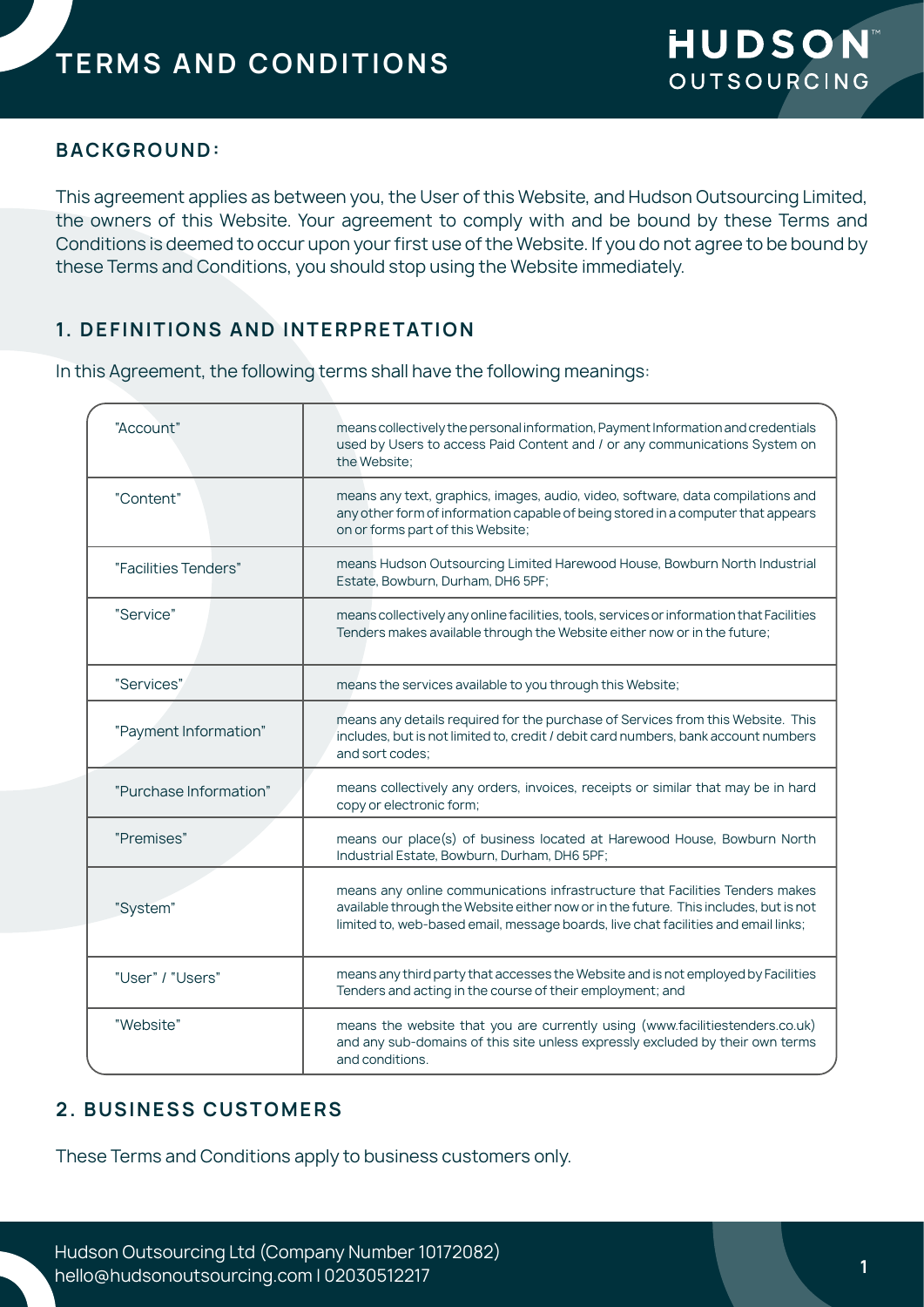## **3. INTELLECTUAL PROPERTY**

- 3.1. Subject to the exceptions in Clause 4 of these Terms and Conditions, all Content included on the Website, unless uploaded by Users, including, but not limited to, text, graphics, logos, icons, images, sound clips, video clips, data compilations, page layout, underlying code and software is the property of Facilities Tenders, our affiliates or other relevant third parties. By continuing to use the Website, you acknowledge that such material is protected by applicable United Kingdom and International intellectual property and other laws.
- 3.2. Subject to Clause 5, you may not reproduce, copy, distribute, store or in any other fashion reuse material from the Website unless otherwise indicated on the Website or unless given express written permission to do so by Facilities Tenders.

## **4. THIRD PARTY INTELLECTUAL PROPERTY**

- 4.1. Unless otherwise expressly indicated, all Intellectual Property rights including, but not limited to, Copyright and Trademarks, in product images and descriptions belong to the manufacturers or distributors of such products as may be applicable.
- 4.2. Subject to Clause 6, you may not reproduce, copy, distribute, store or in any other fashion re-use such material unless otherwise indicated on the Website or unless given express written permission to do so by the relevant manufacturer or supplier.

## **5. FAIR USE OF INTELLECTUAL PROPERTY**

Material from the Website may be re-used without written permission where any of the exceptions detailed in Chapter III of the Copyright Designs and Patents Act 1988 apply.

# **6. LINKS TO OTHER WEBSITES**

This Website may contain links to other sites. Unless expressly stated, these sites are not under the control of Facilities Tenders or that of our affiliates. We assume no responsibility for the content of such websites and disclaim liability for any and all forms of loss or damage arising out of the use of them. The inclusion of a link to another site on this Website does not imply any endorsement of the sites themselves or of those in control of them.

Those wishing to place a link to this Website on other sites may do so only to the home page of the site **www.facilitiestenders.co.uk** without prior permission. Deep linking (i.e. links to specific pages within the site) requires the express permission of Facilities Tenders. To find out more, please contact us by email at **hello@facilitiestenders.co.uk** or via phone +44 (0) 203 051 2217.

## **7. LINKS TO THIS WEBSITE**

Those wishing to place a link to this Website on other sites may do so only to the home page of the site **www.facilitiestenders.co.uk** without prior permission. Deep linking (i.e. links to specific pages within the site) requires the express permission of Facilities Tenders. To find out more, please contact us by email at **hello@facilitiestenders.co.uk** or via phone +44 (0) 203 051 2217.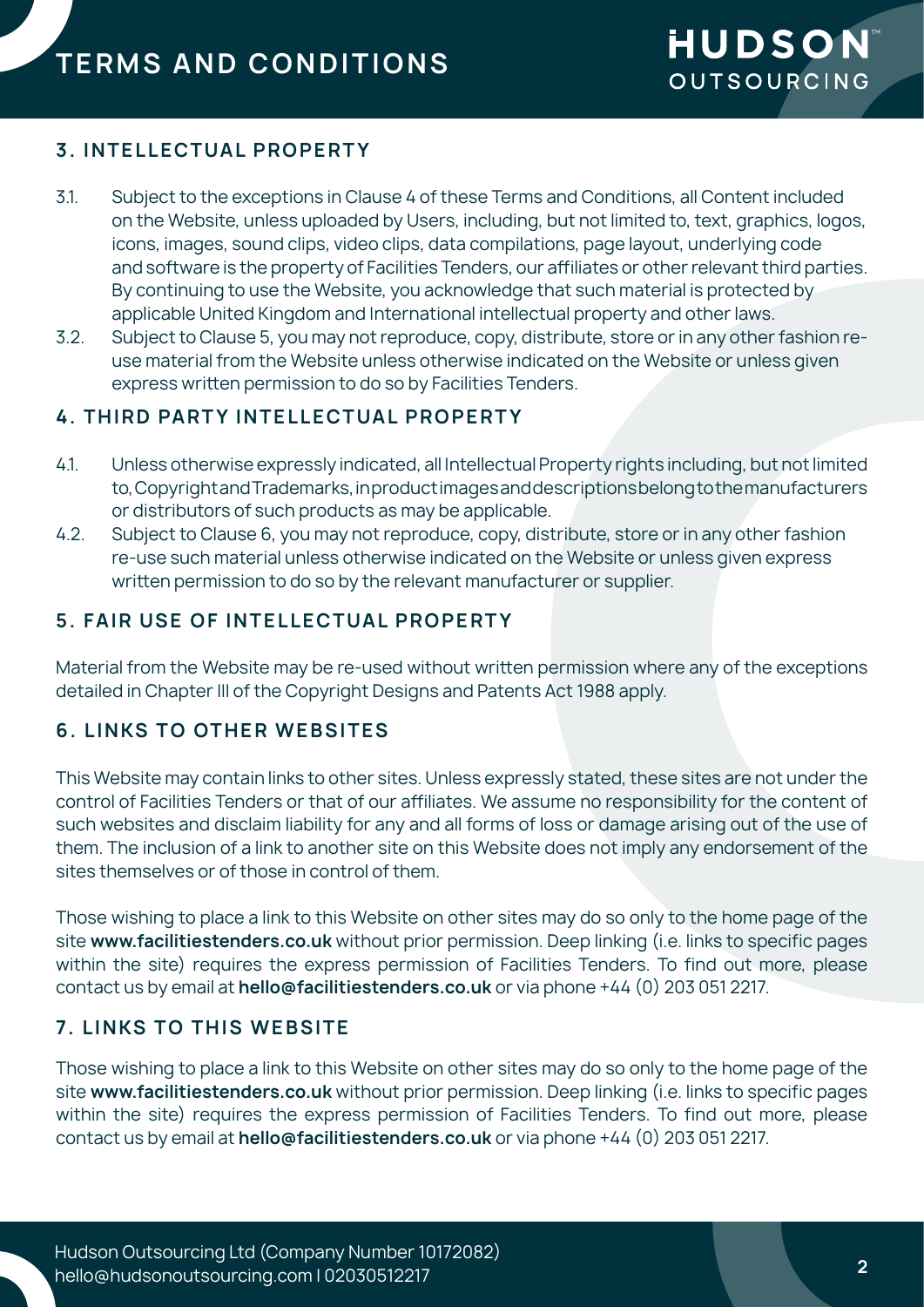## **8. USE OF COMMUNICATIONS FACILITIES**

- 8.1. When using the enquiry form or any other System on the Website, you should do so in accordance with the following rules:
	- 8.1.1. You must not use obscene or vulgar language;
	- 8.1.2. You must not submit Content that is unlawful or otherwise objectionable. This includes, but is not limited to, Content that is abusive, threatening, harassing, defamatory, ageist, sexist or racist;
	- 8.1.3. You must not submit Content that is intended to promote or incite violence;
	- 8.1.4. It is advised that submissions are made using the English language(s) as we may be unable to respond to enquiries submitted in any other languages;
	- 8.1.5. The means by which you identify yourself must not violate these Terms and Conditions or any applicable laws;
	- 8.1.6. You must not impersonate other people, particularly employees and representatives of Facilities Tenders or our affiliates; and
	- 8.1.7. You must not use our System for unauthorised mass-communication such as "spam" or "junk mail".
- 8.2. You acknowledge that Facilities Tenders reserves the right to monitor any and all communications made to us or using our System.
- 8.3. You acknowledge that Facilities Tenders may retain copies of any and all communications made to us or using our System.
- 8.4. You acknowledge that any information you send to us through our System or post on the Facilities Tenders platform may be modified by us in any way and you hereby waive your moral right to be identified as the author of such information. Any restrictions you may wish to place upon our use of such information must be communicated to us in advance and we reserve the right to reject such terms and associated information.

## **9. ACCOUNTS**

- 9.1. In order to procure Services on this Website and to use the Facilities Tenders website facilities ,you are required to create an Account which will contain certain personal details and Payment Information which may vary based upon your use of the Website, as we may not require payment information until you wish to make a purchase. By continuing to use this Website, you represent and warrant that:
	- 9.1.1. all information you submit is accurate and truthful;
	- 9.1.2. you have permission to submit Payment Information where permission may be required; and
	- 9.1.3. you will keep this information accurate and up-to-date. Your creation of an Account is further affirmation of your representation and warranty.
- 9.2. It is recommended that you do not share your Account details, particularly your username and password. Facilities Tenders accepts no liability for any losses or damages incurred as a result of your Account details being shared by you. If you use a shared computer, it is recommended that you do not save your Account details in your internet browser.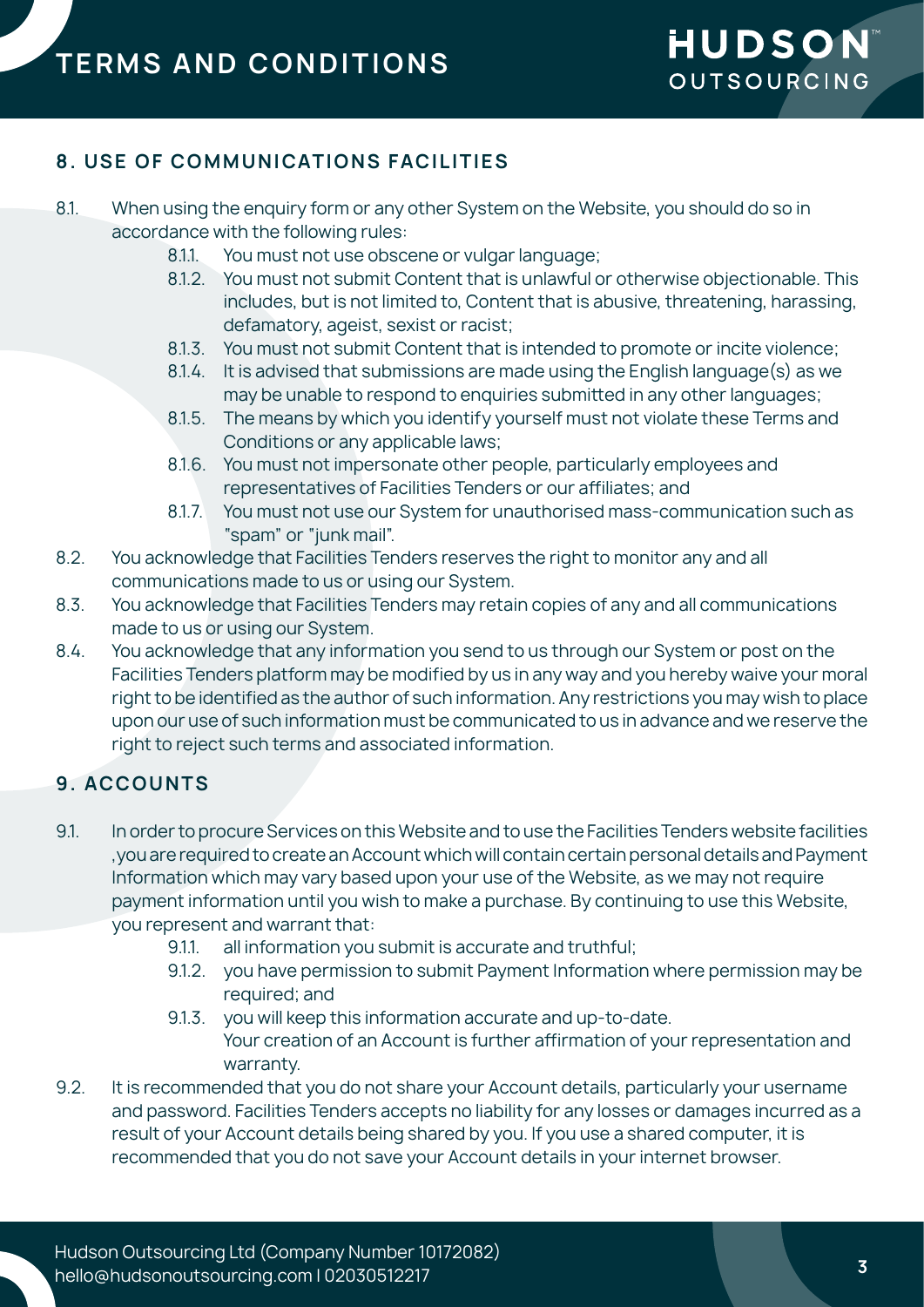- 9.3. If you have reason to believe that your Account details have been obtained by another without consent, you should contact Facilities Tenders immediately to suspend your Account and cancel any unauthorised orders or payments that may be pending. Please be aware that orders or payments can only be cancelled up until provision of Services has commenced. In the event that an unauthorised provision commences prior to your notifying us of the unauthorised nature of the order or payment, Facilities Tenders [accepts no liability or responsibility and you should make contact with the third-party service provider detailed in the Purchase Information].
- 9.4. When choosing your username, you are required to adhere to the terms set out above in Clause 8. Any failure to do so could result in the suspension and/or deletion of your Account.

## **10. TERMINATION AND CANCELLATION**

- 10.1. By registering on the site, you gain immediate access to the site's content and therefore forfeit your right to a 14 day cooling off period.
- 10.2. By accepting this contract, you agree to a minimum 12 month subscription to Facilities Tenders. This will be renewed automatically at the end of this period. Facilities Tenders will issue renewal reminders. Should you wish to cancel, you must notify Facilities Tenders in writing 30 days before your renewal date. This does not affect your statutory rights. Refunds will not be processed if the cancellation policy is not followed.
- 10.3. Facilities Tenders reserves the right to terminate your Account. You will be notified by email and an explanation for the termination will be provided. Notwithstanding the foregoing, we reserve the right to terminate without giving reasons.
- 10.4. If Facilities Tenders terminates your Account, any current or pending payments on your Account will be cancelled and provision of Services will not commence.
- 10.5. Facilities Tenders reserves the right to cancel services or payments without stating reasons, for any reason prior to processing payment or commencing Services provision.

## **11. PAYMENT**

- 11.1. Any and all monies are due for payment weekly, monthly, annually in advance.
- 11.2. Interest will be charged on a daily basis, commercial interest at 1.5% above the base rate of the Bank of England obtaining at the time.

# 12. SERVICES, PRICING AND AVAILABILITY

- 12.1. Whilst every effort has been made to ensure that all descriptions of Services available from Facilities Tenders correspond to the actual Services, Facilities Tenders is not responsible for any variations from these descriptions. This does not exclude our liability for mistakes due to negligence on our part and refers only to variations of the correct Services, not different Services altogether. Please refer to sub-Clause 13.4 for incorrect Services.
- 12.2. Where appropriate, you may be required to select the required package of Services.
- 12.3. Facilities Tenders does not represent or warrant that such Services will be available.
- 12.4. All pricing information on the Website is correct at the time of going online. Facilities Tenders reserves the right to change prices and alter or remove any special offers from time to time and as necessary. In the event that prices are changed during the period between an order being placed for Services and Facilities Tenders processing that order and taking payment.
- 12.5. All prices on the Website do not include VAT.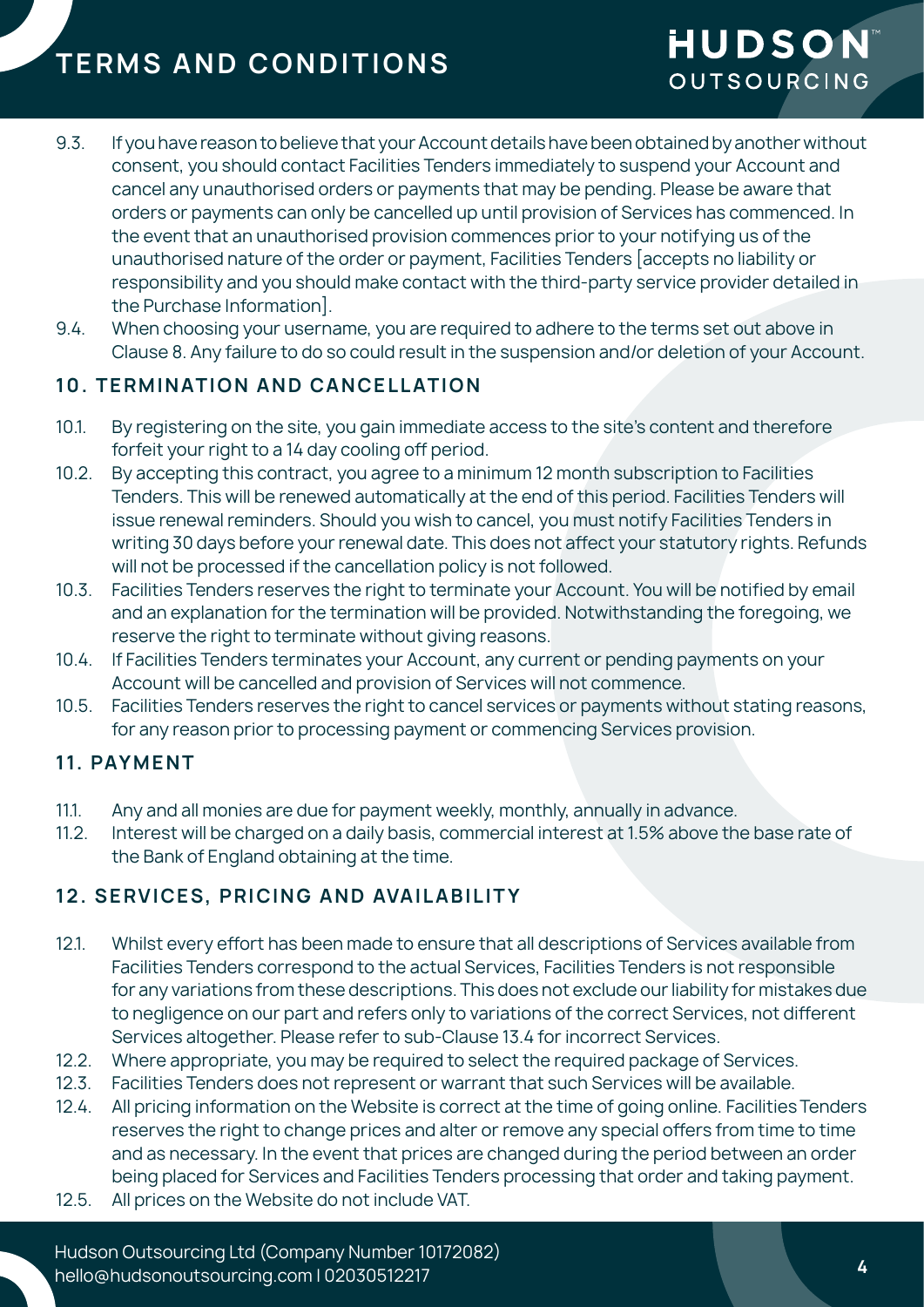# **13. PROVISION OF SERVICES**

- 13.1. Provision of Services shall commence when full payment has been received or as otherwise detailed in the Terms & Conditions pertaining directly to those Services.
- 13.2. Facilities Tenders shall use its best endeavours to provide the Services with reasonable skill and care.
- 13.3. Provision of all Services shall be subject to the Terms and Conditions pertaining directly to those Services.
- 13.4. In the event that Services are provided that are not in conformity with your order and thus incorrect, you should contact us within 10 days to inform us of the mistake. Facilities Tenders will ensure that any necessary corrections to the Services provided are made within 7 working days.
- 13.5. Facilities Tenders reserves the right to exercise discretion with respect to any alterations to Services under the provisions of this Clause 13. Factors which may be taken into account in the exercise of this discretion include, but are not limited to:
	- 13.5.1. Any use that you may have already derived from the Services;
	- 13.5.2. Any characteristics of the Services which may mean that cessation of provision is impossible without significant further work on the part and at the expense of Facilities Tenders.

Such discretion to be exercised only within the confines of the law.

### **14. PRIVACY**

- 14.1. Use of the Website is also governed by our Privacy Policy, which is incorporated into these terms and conditions by this reference. To view the Privacy Policy, please visit **www.facilitiestenders.co.uk.**
- 14.2. The Website places the following cookies onto your computer or device. These cookies are used for the purposes described herein. Full details of the cookies used by the Website and your legal rights with respect to them are included in our Privacy Policy. By accepting these terms and conditions, you are giving consent to Facilities Tenders to place cookies on your computer or device. Please read the information contained in the Privacy Policy prior to acceptance.

| Name of Cookie:    | Google Analytics                             |
|--------------------|----------------------------------------------|
| First/Third Party: | Third                                        |
| Provider:          | Google Analytics                             |
| Purpose:           | To track customer interaction on the website |
|                    |                                              |

14.3. If you wish to opt-out of our placing cookies onto your computer or device, please adjust your internet browser's settings to restrict cookies as detailed in your internet browser's help menu. You may also wish to delete cookies which have already been placed. For instructions on how to do this, please consult your internet browser's help menu.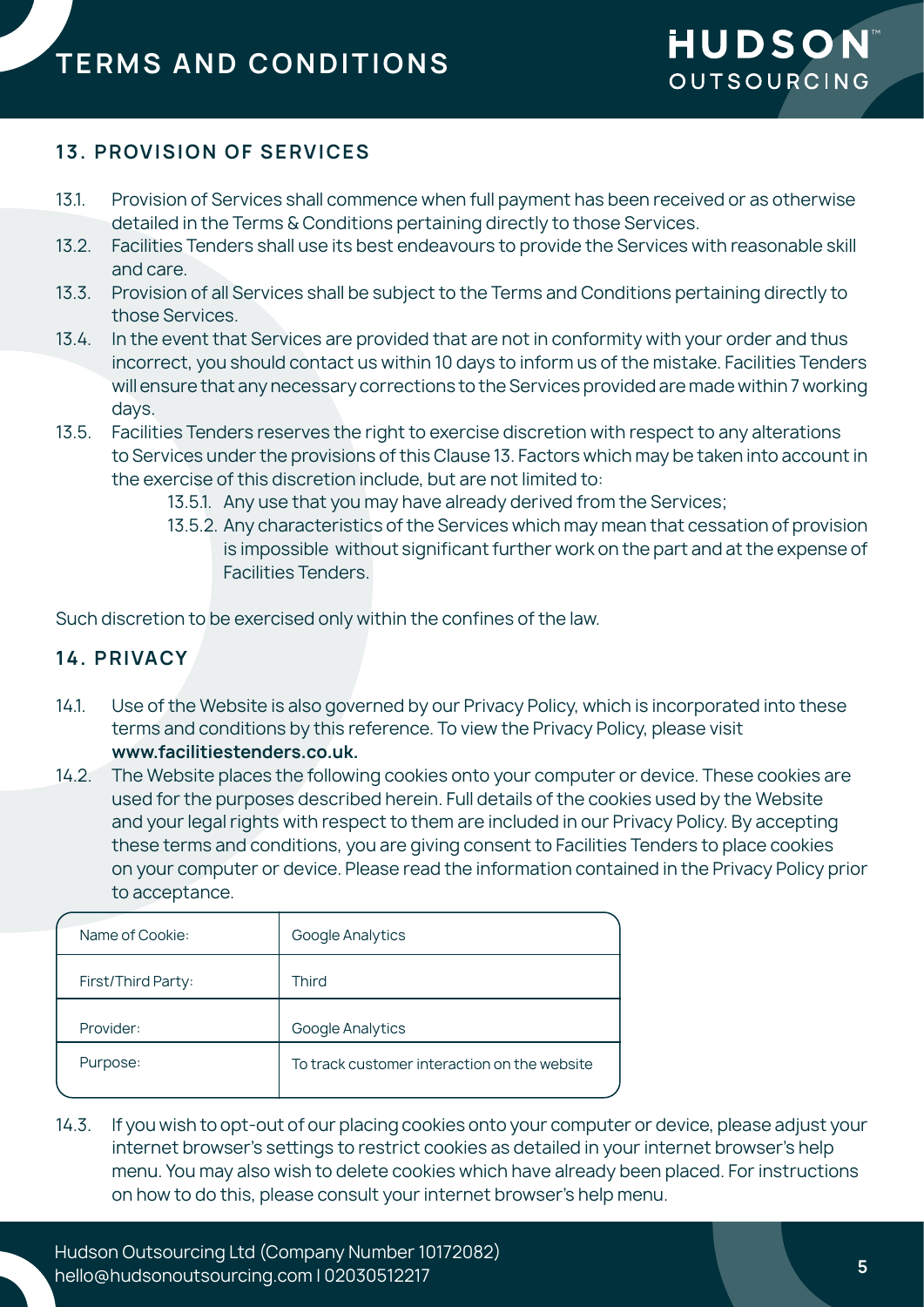### **15. DISCLAIMERS**

- 15.1. Facilities Tenders makes no warranty or representation that the Website will meet your requirements, that it will be of satisfactory quality, that it will be fit for a particular purpose, that it will not infringe the rights of third parties, that it will be compatible with all systems, that it will be secure and that all information provided will be accurate. We make no guarantee of any specific results from the use of our Service or Services.
- 15.2. No part of this Website is intended to constitute advice and the Content of this Website should not be relied upon when making any decisions or taking any action of any kind.
- 15.3. No part of this Website is intended to constitute a contractual offer capable of acceptance.
- 15.4. Whilst Facilities Tenders uses reasonable endeavours to ensure that the Website is secure and free of errors, viruses and other malware, all Users are advised to take responsibility for their own security, that of their personal details and their computers.

## **16. CHANGES TO THE SERVICE AND THESE TERMS AND CONDITIONS**

Facilities Tenders reserves the right to change the Website, its Content or these Terms and Conditions at any time. You will be bound by any changes to the Terms and Conditions from the first time you use the Website following the changes. If Facilities Tenders is required to make any changes to Terms and Conditions by law, these changes will apply automatically to any orders currently pending in addition to any orders placed by you in the future.

## **17. AVAILABILITY OF THE WEBSITE**

- 17.1. The Service is provided "as is" and on an "as available" basis. We give no warranty that the Service will be free of defects and / or faults. To the maximum extent permitted by law, we provide no warranties (express or implied) of fitness for a particular purpose, accuracy of information, compatibility and satisfactory quality.
- 17.2. Facilities Tenders accepts no liability for any disruption or non-availability of the Website resulting from external causes including, but not limited to, ISP equipment failure, host equipment failure, communications network failure, power failure, natural events, acts of war or legal restrictions and censorship.

## **18. LIMITATION OF LIABILITY**

- 18.1. To the maximum extent permitted by law, Facilities Tenders accepts no liability for any direct or indirect loss or damage, foreseeable or otherwise, including any indirect, consequential, special or exemplary damages arising from the use of the Website or any information contained therein. Users should be aware that they use the Website and its Content at their own risk.
- 18.2. Whilst every effort has been made to ensure that these Terms and Conditions adhere strictly with the relevant provisions of the Unfair Contract Terms Act 1977, in the event that any of these terms are found to be unlawful, invalid or otherwise unenforceable, that term is to be deemed severed from these Terms and Conditions and shall not affect the validity and enforceability of the remaining Terms and Conditions. This term shall apply only within jurisdictions where a particular term is illegal.